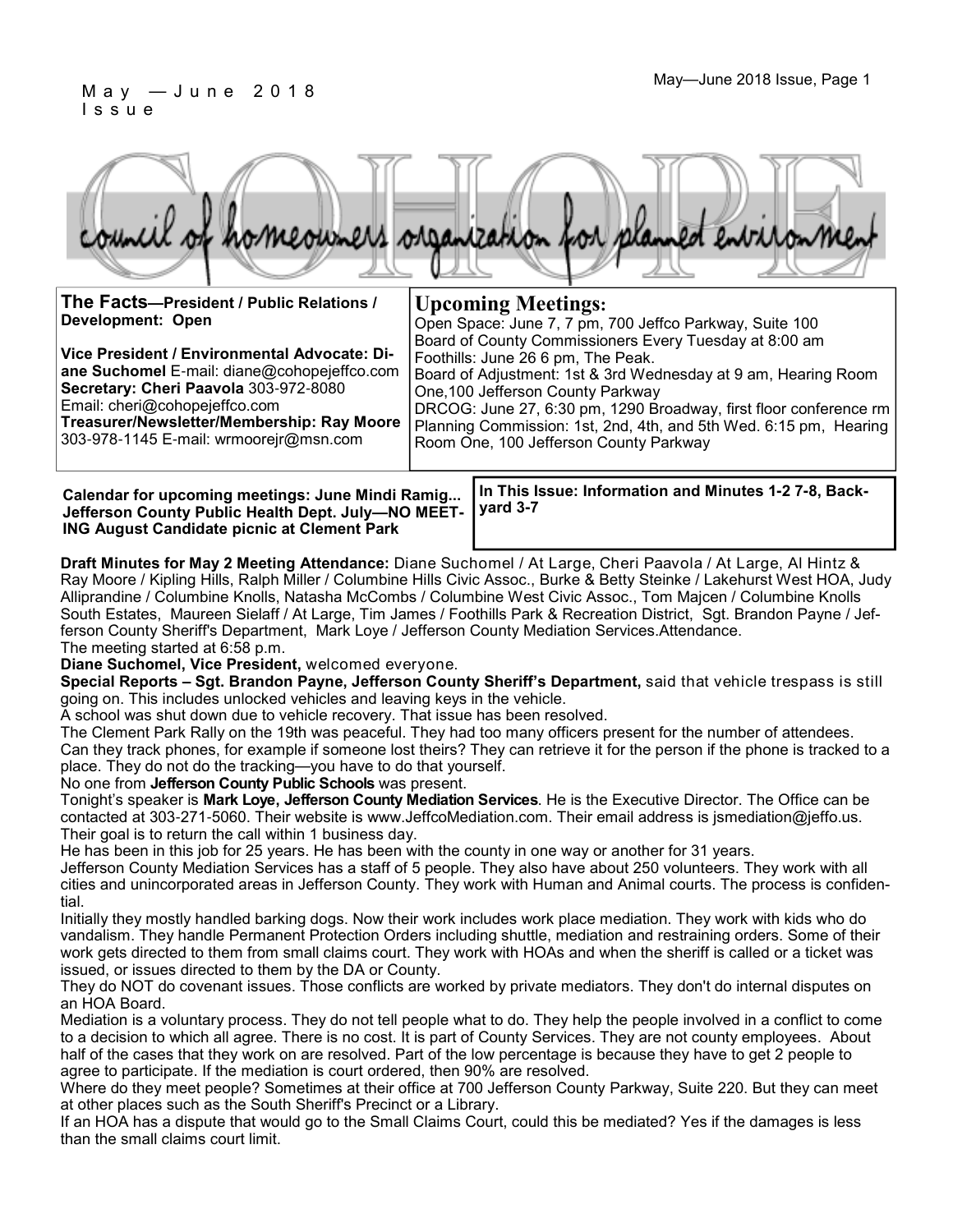The Jeffco Mediation Services save the county more money than it costs to run the department.

How long do most mediations last? For neighbor issues, the issue can usually be resolved in 1 meeting which can last a couple of hours. For domestic or family issues, it is usually 2 - 3 sessions.

They try to match the mediator to the situation. On jobs that they cannot handle, they refer.

Mark ran through an example with some volunteers to demonstrate who mediation works.

Mark considers his job to be to get people to communicate.

They are available to do talks with the Elks and Fraternities.

**Tim James, Foothills Parks and Recreation District,** asked to speak. He is the Chair of the Board and represents Ward 3. The next election is on May 8th and asked for our votes.

Ward 3 is east of C-470 between Belleview and Kipling, south of Belleview to Sims, west of Sims to Bowles, south of Bowles to Kipling, and west of Kipling to C-470.

Ward 4 is uncontested. So Kyle Butman is elected. He starts May 22.

Phase 2 for the Clement Park Project has started. They just turned on the splash pad. Their Grand Opening is on May 26.

They have 32 parks and will renovate them all over the next 4 - 5 years. They are doing 6 or 7 per year.

Columbine Hills Sports Park was damaged on April 18, what is the status? It will be going out for a bid soon. When will the Lilley Gulch pool reopen? On May 4.

Who coordinates special events such as a Eagle Scout finishing a Project? Sarah McAffee.

**Reports from Officers** Roll Call was taken. We had 10 members present and had a quorum.

We do not have a President.

**Ray Moore, Treasurer,** was present. We have \$1,921.99.

**Cheri Paavola, Secretary,** was present. The Minutes for April were approved with no corrections.

**Diane Suchomel, Vice President,** was present.

The following are Pre-applications.

PA 18-106876, 18-106914, and PA 18-107271 are for 11455 Belleview Ave. It is for 62 2-story town homes with alley access. It is on the north side of W. Belleview Ave. and east of S. Sims St.

PA 18-107231 is for 5571 Willow Wood Dr. It is to subdivide 1 home to 2 residential lots.

PA 18-107977 is for 7925 S. Platte Canyon Rd. It is for 24 town homes.

PA 18-107408 is for Three Hills. They want to amend the ODP. It is on W. Quincy Ave. and west of C-470. Instead of just commercial, it is for multiple commercial and residential.

The following are Community Meeting Applications.

CMT 18-107955 is for 6365 W. Coal Mine Ave. It is to rezone from A1 to SR1 or PD for 3 residential lots on the north side of Coal Mine and east of S. Pierce St. The meeting is on May 8th at 6:30 p.m. at Normandy Elementary School at 6750 S. Kendall Blvd.

The following is a Site Development Plan.

SD 18-108822 is for Long Horn Steakhouse in Bowles Crossing at the northeast of Wadsworth and Bowles.

The following is a Special Events Plan.

SE 18-108894 is for a Road Race on July 21. It is a 5K for Knights of Columbus. It will be near Light of the World. SE 18-108945 is also for a Road Race on May 5. It is a Beautiful Feet 5K. It is near The Rock Church.

The Blue Heron Park Community meeting was on April 10. There were 40 people in attendance. Bass Masters helped improve the fish habitat. The Dam structure will be done soon. The Bridge and front riprap will be done by the end of May. Re-vegetation of disturbances will be done by mid-June. When the Dam construction is done, they will remove the chain link fence. According to State Specifications, they must be able to drain the entire lake within 72 hours. The State

will restock with fish. They will have aeration lines again. They will have 2 playgrounds. One for 2 - 5 year old and one for 5 - 12 year old. They are requesting suggestions. The lake refill rate will depend on rain fall, etc.

Our Adopt a Highway Trash pickup was on April 14. They found nothing unusual this year.

Foothills Park and Recreation District will work on the following this year: Dewey Haberman Memorial Park, Blue Heron Park, Governor James B Grant Park, Christensen Meadows Park, Wingate South Park, and the large parking lot on the north at the Recreation Center.

Our suggested speaker for June may be Energy Efficiency. *(Will have Jeffco Food services instead)*

**Old Business** The position of President for COHOPE is still open.

#### **New Business** None.

**Announcements** None.

We adjourned at 8:27 p.m.—*Cheri Paavola, Secretary*

| W. R. Moore, Treasurer |         |  |
|------------------------|---------|--|
|                        | 1921.99 |  |
|                        | 80.00   |  |
|                        |         |  |
|                        | 38.36   |  |
|                        |         |  |
|                        | 1963.63 |  |
|                        |         |  |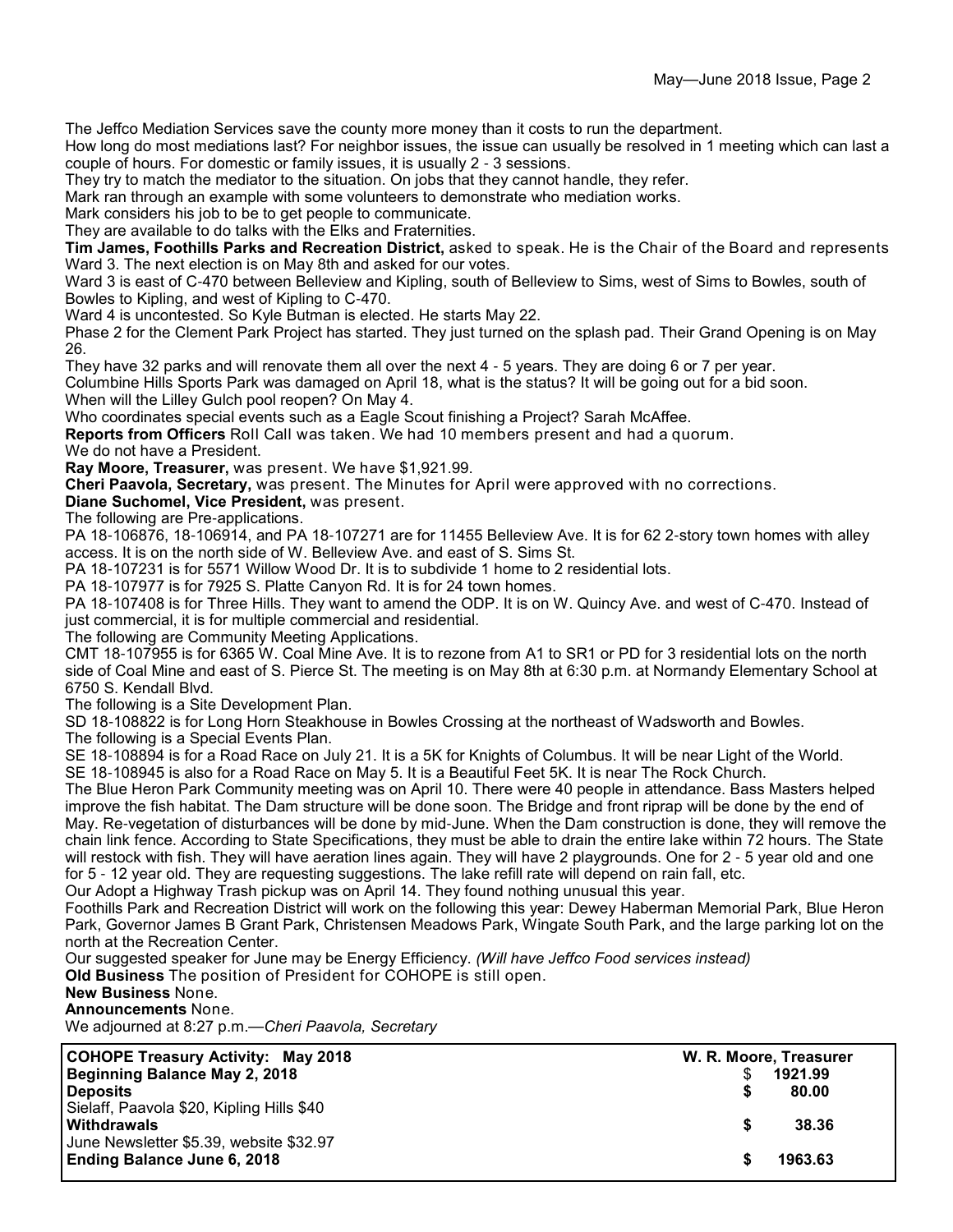# **THE BACKYARD**

## Columbine Hills News

**President's Corner** — First, I am honored that at the last board meeting, the gang voted me in as your president again. I truly hope to be able to serve you all well for the next two years. Mainly I hope we can work together to improve our community over the time to come. Honestly, we need more of you to step up and contribute your time and efforts to CHCA I'm trying something new this spring, I've built a small green house and added a grow light in hopes of starting my plants indoors before setting them out. You know the adage here – don't set out your plants until after Mother's Day. Last year I set them out after Mother's day and they still got snowed out and I had to re-buy everything. Hopefully I won't have to do that again. I was hurt to hear that some twit started a fire at CH park and did serious damage to one of the towers we constructed a couple of years ago. At this point I don't know how we are going to replace the damaged parts. We will be taking up the yard of the month again here soon. Get that plant food down and trim up those bushes to be in the running. The CHCA will once again be driving through the neighborhood looking for exceptional yards and I get the privilege to hand out \$25 certificates for Summer Blooms in our own neighborhood. Be watching elsewhere in the newsletter for announcements of special happenings. As always if you wish to inform us of a very special event send it via mail or e-mail and we'll do our best to get it printed.

Be the kind of neighbor you wish you had. — *Randy Montgomery, CHCA president, rmontgomery@frcs.org From* **CHCA Board Meeting—**Meeting called to order at 9:02am Officers Present: Randy Montgomery, Jennifer Gerdes, Pat Miller Board members Present: Ruth Severn, Michaelle Otto, Kelly Goodbar, Steve DeMarco Community members present: Janet Hopkins

**Treasurers Report:** presented by pat miller seconded by Jennifer Gerdes.

**Old business:** Membership: 221. Meet and Greet at the park – New member packet

Interview businesses – get with Kelly and make

Columbine Hills – Civic Association not a HOA – and the abbreviation is CHCA not CHICA

**Member comments** – people are complaining about RVs parking on street, multiple cars parked in the driveway, unkept yards, bushes

Did you know…new section in newsletter. May – it is illegal to plant a tree within 5 ft of the sidewalk.

**New Business:** Elections: Pres and Sec – 2 yrs – 2020 new election. VP and Treas – 1 yr – 2019 new election. Board voted for the above date limitations to the board positions. Jennifer motioned Michaelle 2nd. We will have an election for VP and Treasurer next year!

Meeting adjourned at 10:50am

## Columbine Knolls Voice

*From* **March 13 Board Meeting Minutes—**President Hale called the Meeting to Order at 7:05 p.m. Board Members Present were Directors Hale, Tierney, McClish, Woodbury, Wambsganns, Whitelaw, Wilcox, Buresh and Luellen.

**Public Comments:** A member of the public discussed the recent vandalism to community signs and property and asserted that the vandalism was not committed or endorsed by the "anti-HOA" group, which itself had been the victim of recent vandalism. She further noted that a threatening "letter" had been received by the group, copies of which were viewed by the Board. She also stated that the letter and the vandalism had been reported to the Jefferson County Sheriff's Department. The Board, through President Hale, stated that the Board did not know about or approve of the letter or the language in the letter and agreed that all public discourse should be civil and that there was no place for threats, inappropriate language or vandalism.

**Committee Reports: Membership:** Director Wilcox reported that there were 282 members as of the meeting date; last year there were 288 at the end of March.

**Safety, Beautification and Maintenance:** Director Whitelaw discussed installing new weed barrier at the Kendall entrance. Last year, she received two proposals – one for \$800 and one for \$675, the latter of which was from the same company that landscaped the Sheridan entrance. A motion was made to approve installing new weed barrier at the Kendall entrance if the work could be done for the same amount, or less, as the less expensive proposal. The motion received a second and was unanimously approved.

**Covenants and Architectural Control:** President Hale reported that the committee was continuing to work through covenant issues. During the last month, there was one PIPSA approved for a front porch modification.

 President Hale also called attention to the sight distance requirements at corners, which are both a covenant and (as noted by an audience member) a country ordinance. President Hale also noted that parking of RVs, trailers and the like is allowed on the street for a period of 28 days on a rolling year basis. If someone is violating the parking requirements, a call should be made to the Jefferson County Sheriff's Department, on the non-emergency line, and a report placed. It takes 2 complainants for a citation to be issued and the citation generally will give the owner 72 hours to remove the RV or trailer. Director Woodbury described the process for reporting and eventually having towed an abandoned vehicle.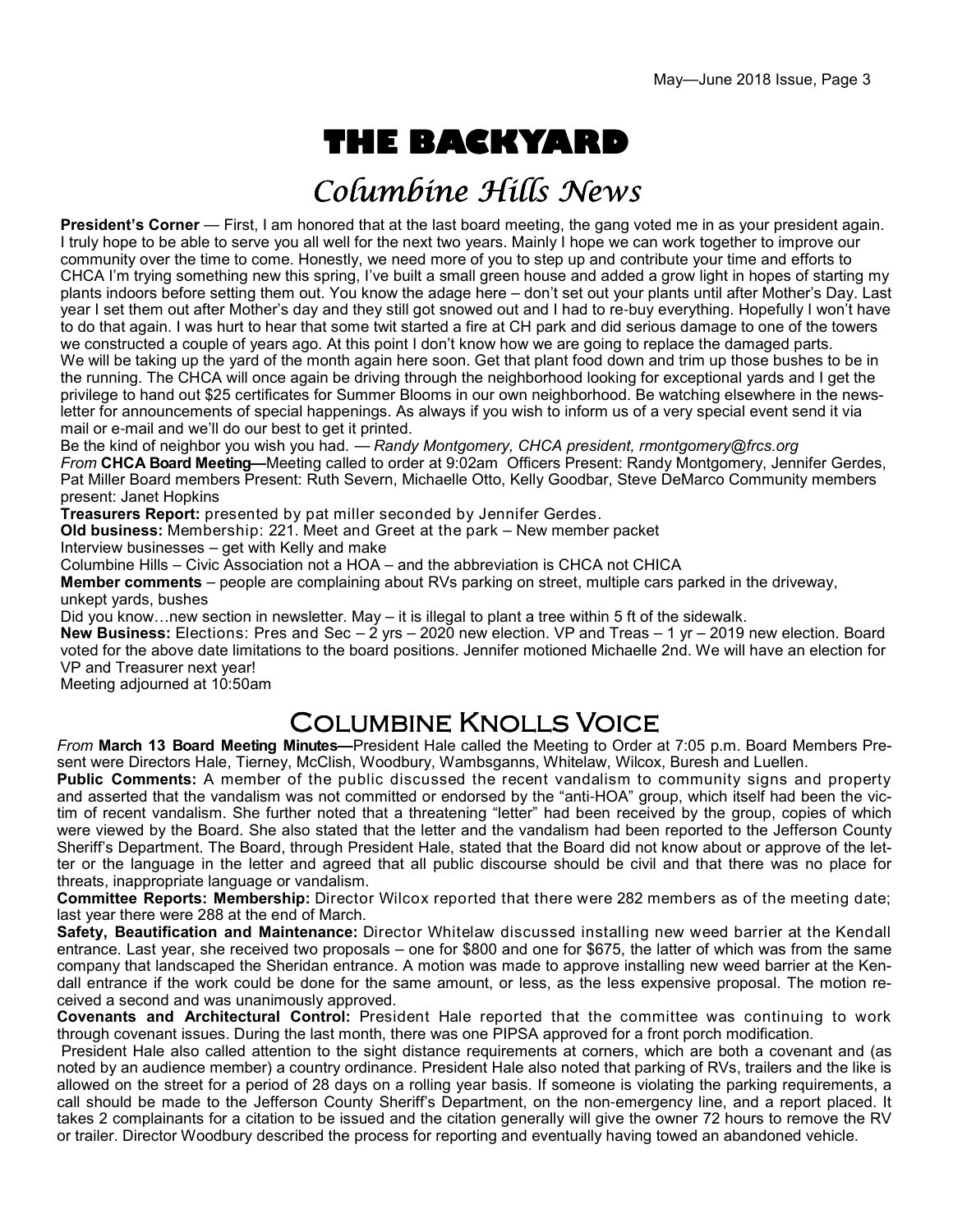Discussion was had on some aspects of the 28 day parking rule. Among the comments were a note that a description of the types of vehicles to which the covenant and ordinance applies could be found on the Jefferson County website, the neither the ordinance nor the covenant applied to "residential" vehicles, that the 28 days applies even if the vehicle is moved for a period of time – it is a rolling count.

**Special Events:** The community garage sale will be on June 1 and 2, and the Community Clean Up on June 9 from 9 am to noon.

**Finance:** Director McClish presented copies of the budget and the profit and loss statement for the first two months of the year, which also will be posted to the website.

Director McClish noted that revenues are high this time of the year because of membership dues, that enforcement costs looked high because some software costs from last year rolled into and were paid this year, and that overall expenses were within the budget. Director McClish also stated that her term would be coming to an end at the end of the current term year and that she would like to find someone to assume the treasurer's role by January 2019 if possible.

**New Business:** It was recommended that a welcoming committee be formed and headed by Barb Childs. Upon Motion duly made and seconded, the Board unanimously approved the formation of the welcoming committee.

It was recommended that a Voice committee be formed and headed by Kay Vargo. Upon Motion duly made and seconded, the Board unanimously approved the formation of the Voice committee.

Upon Motion duly made and seconded, President Hale adjourned the meeting at 7:43 pm.

# **Columbine Knolls South II Review**

*From* **President's Corner—** Spring is here and I see a lot of the neighborhood yards are shaping up nicely. Keeping our properties looking good benefits everyone in CKSII. The Landscape Committee has plans to start grooming the corner entrance of Yukon Way and Chatfield in the very near future. There is a need for more volunteers for this effort which usually takes an hour or so. If anyone is interested in helping on this committee or other events, please contact me at my email in the newsletter. You will find it very rewarding and meet other neighbors.

The Community Garage Sale will soon be upon us so please do not forget it. It starts Friday June 1st and finishes Saturday June 2nd. It is advertised through signage and a few online sites. Hope everyone takes the opportunity to sell or get rid of stuff that you do not need or use anymore and go out and meet other neighbors and buy stuff from them that you need. Additionally, don't forget the large item pickup on Wednesday, June 6th, which is available to all current HOA members. As a reminder, this is not a free for all dump day by the way. Guidelines on the large item pickup will be published in this newsletter and on the home page of the CKSII website-www.cksii.org.

Please support the first social event, Rolling Into Summer on Saturday morning, June 9th, 9am to noon. This is a Bike Parade and Car Show with food trucks, shaved ice, lemonade, and a Bouncing Castle to name a few.

I would like to introduce you to the great group of people that work for our community. Greg and Barbara Steward: Greg Steward and his wife, Barbara, have been residents of the CKSII community since 1993. During this time, both have been very active in the community and the homeowners' association. Greg served two years on the association board as treasurer and another two years as secretary. In 2001, Greg got the covenant renewal project started and worked on this project throughout the entire renewal process, which concluded in 2015. He also created the community web site in 2000 and continues to serve the community as the site's web master. Barbara has also served on the association board and various committees and has negotiated several of the contracts for the association with trash service providers over the years, including the current five-year contract. For the last eighteen years, Barbara has also served the community as the newsletter editor and enjoys working with the newsletter carriers to get the newsletters delivered to the community.

Roger and Darcy Borcherding: DARCO is a licensed, family owned, full service management company which started in 1982. All of our Community Association Managers (CAMs) are licensed, insured, have college degrees, and many years of management experience. Your HOA CAMs, Darcy and Roger Borcherding have MS and BS degrees in computer science, accounting, finance, and engineering. Darcy has been a licensed real estate broker for 30 years. Roger provides consulting service to Board members and homeowners on a nationwide website: www.HOAtalk.com. Our goal is to follow the golden rule while providing outstanding service at a low cost. You may contact DARCO whenever you have a concern; or when you have a question regarding a notice you receive about a Covenant violation. Your community is a great place to own a home. The purpose of the Covenants is to maintain property values and the appeal of your neighborhood.

Again, I would like to remind the community to please put your trash containers out of sight once your trash pickup day is completed and our neighborhood will continue to look great. Please join us at our next meeting on May 8th at 7pm at Coronado Elementary and give us your feedback on what is going well and what may need to improve. Do not forget Mother's Day on Sunday May 13th.—*Bob Haberkorn, President CKSII HOA*

## Columbine West Civic Association Newsletter

*From* **A Moment With The Board** The April 11th monthly meeting was held at Dutch Creek Elementary, there were about 20 residents that came together to share thoughts and comments concerning neighborhood issues. Thank you to every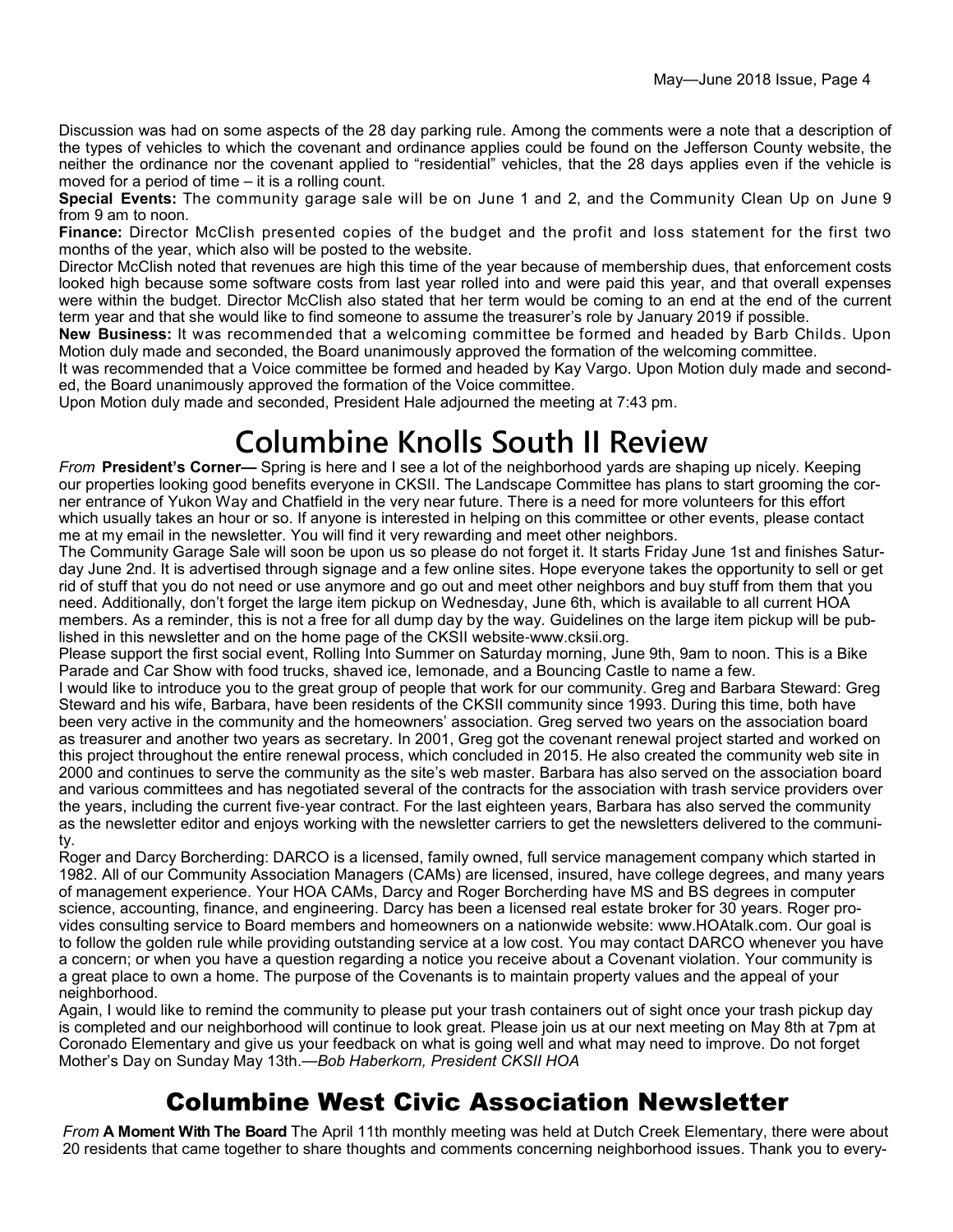one who joined us. The agenda included items for review and those in attendance shared their updates. Currently we have 248 memberships which is 70% of the 2018 Budget. Our events and projects are dependent on Membership dues, so we need the support of the Columbine West community through memberships to fund scheduled and potential events.

The Dues Drive banners remained installed from March 1st thru April to aid as a reminder to community members. For those who have continued to pay each year, we thank you. For those who recently joined, we thank you. For those who decided to rejoin, we thank you too. The Easter Egg Hunt was the weekend before Easter, March 24th and we had an amazing turn out. It is estimated that roughly 50 kids were in attendance and all the eggs were found in about 15 minutes. Wow. Guess we need to hide them better next year. The first scheduled Members Mixer will be on April 21st, 7p at The Penalty Box. We are offering this time for neighbors who are members to come together in a social setting to share with other neighbors. May 4th & 5th we will again offer CWCA neighbors the opportunity to rid your garages of treasures when the Community Garage Sale advertises.

Annual elections will be at the May 9 th meeting. The slate of officers is currently, Pres. - Gary McCombs, V.Pres. - John Basila, Treasurer – Stacey Hall & Secretary – Kelly Feidler. There are (4) Board Member positions, including Incumbent Board Member Ken Sweet, Incumbent Board Member Kathi Waite, Candidate Bill Waite an OPEN position. We have planned and secured the vendors that will be available for Dumpster Day, June 16th. Look for Free Swim Nights, Yard of the Month, Garden Days & National Night Out too. All of these events are funded by the financial commitment of Columbine West neighbors who become paid members. Paid Members are voting members for annual elections in May. Paid Members can also participate at Dumpster Day without any additional entrance fee. (Electronic recycling may have some additional fee). Thank you all for your continued investment into the Columbine West Community. It is important to remember that any homeowner/renter in Columbine West is governed by the covenants. If you need a copy you can contact CWCAtalk@gmail.com . If you have questions or any suggestion of ideas feel free to email CWCAtalk@gmail.com. Residents are encouraged to attend any monthly meeting the next one is May 9th at 7:00 p.m., Dutch Creek Elementary School, second Wednesday of the Month.

## The Leawood Rapporter

*From* **Leawood Civic Association Minutes of April 4, 2018** Board Members Present: Paul O'Connor, Mike Karbach, Debby Baker, Rhonda Eveleth, Nancy Bock, Chip and Angela Langowski. Also present were Leawood residents, Ike Nelson and Richard Taylor.

**Treasurer's Report:** Mike presented the Treasurer's Report, which included LCA current account balances, payments received, and bills paid.

**2018 Membership Drive:** The membership drive began March 1. Chip distributed an updated membership list. Currently for 2018, there are 118 paid or active members out of 850 households which is down from 171 for 2017. **Easter Egg Hunt:** Debby reported that approximately 90 children participated in the March 24th Easter Egg Hunt. Volunteers hid 1,100 eggs containing candy and coins in Raccoon Hollar for the children to find.

**Student Scholarships:** The submission deadline for applications was March 31st. Two applications were received on March 31st. Members will review the applications and contact the applicants for interviews.

**5234 W. Leawood Dr. Redevelopment:** Residents Richard Taylor and Ike Nelson expressed their concerns about the W. Leawood Drive re-development development including the amount of traffic that would result and the dust, dirt and noise it would bring into houses. The board strongly urges residents to contact Justin Montgomery, the case manager who will be providing information to the Planning and Zoning Committee and County Commissioners. At this point, a date for the County hearings has not been announced. Since not all residents read the Rapporter, Debby suggested that the board and additional volunteers place informational flyers on the doors of each Leawood home to make sure that all residents are aware of the re-zoning request.

**Leawood Spring Garage Sale:** The date for the Leawood Spring Garage Sale is June 1st and 2nd. Rhonda will assist Cathy and Kevin Ashton as needed.

**Neighborhood Clean-up:** The date for the neighborhood cleanup is Saturday, June 9th. The price will remain the same as last year, \$15/load for LCA members and the \$20 membership fee along the \$15/ load for non-members. Nancy will coordinate with Leawood Elementary for the use of the main parking lot. Volunteers are needed to help.

*From* **Leawood Metropolitan Recreation and Park District Minutes April 11, 2018** The meeting was called to order at 6:36 p.m. Leawood Elementary School by President Kyle Sargent. Members present were: Directors Donna Snyder /Treasurer, Linda Smith/VP Secretary, Jennifer Dawe, Director and Dave Padilla, Parks Manager and Debby Baker/Special Projects.

**Public Comment/Correspondence –** Debby reported the LCA has decided to offer a Go-Fund Me site to collect money for updates to Jay Court entrance. Neighbors are invited to donate. Plans will be made depending on funding received. Updates proposed may include a new entrance wall on the west side due to additional damage and new plantings for both east and west entrances. Kyle suggested that LCA contact the County in advance to make sure that they are aware and perhaps can offer support, especially water to the west side.

Several residents notified the Board members regarding recent graffiti at Weaver and Leawood Parks. The graffiti was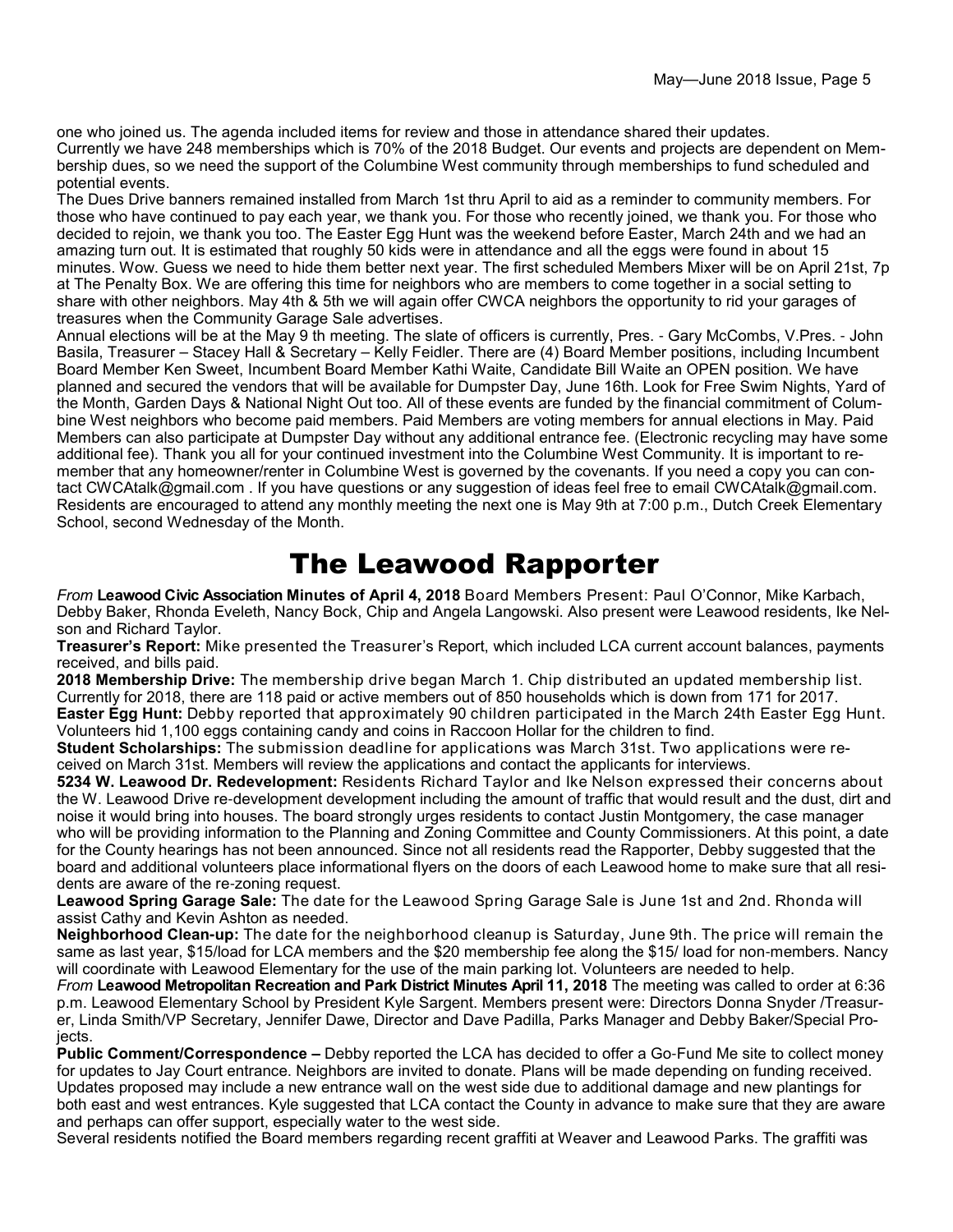removed from the park rules signs quickly in Weaver but the initials on the stonework will take some Leawood Metropolitan Recreation and Park District additional work. The slide in Weaver was cleaned as best we could. Graffiti on the backside of Leawood pavilion will need to be painted over. Dave will be taking care of that. Kyle will call the principal at Columbine High School for them to be aware of the graffiti and for loitering at Leawood Park before, during, and after school. We have been fortunate we have not had damage to the parks for some time. (Please note: If you see any suspicious activity at any of our parks, please first call the Sheriff's Department and then call a board member. PLEASE leave a message if we are not available; we will get back to you as soon as possible. While we may see something posted on social media, the best way to make sure the Sheriff and the board is aware is to contact us directly. REMEMBER Our telephone numbers are listed in the front part of The Rapporter each month.)

**Treasurer's Report –** The Treasurer's report was presented by Donna. More property tax revenue has been received, and additional Ownership tax revenue was received. Invoices for the month include: United Site Services (port-a-potties), Denver Water, Waste Management, Xcel, invoice from Rich for trash removal from parks and graffiti removal, reimbursement to Kyle for website fee, Columbine Courier for notice to cancel election, new volleyball net purchase, Rapporter invoice for first quarter, postage stamps, Weston's first maintenance fee and cleanup of branches from the snowstorm damage, and Dave's invoice and reimbursement to petty cash. Jennifer moved the Treasurer's report be received and bills paid, Linda seconded, and the motion passed without objection.

**Parks Manager Report –** Dave walked the parks with a concrete sidewalk vendor and is waiting for his bid on replacing, grinding and mud-jacking sidewalks in the parks. The Lesco water unit was used to water new trees, bushes and pines at Leawood Park. Tree branches were removed by Weston on several occasions due to wind and heavy snow. Doggie bags were checked and replenished as needed. Graffiti removal was done as mentioned in Public Comments.

**New Business – Safety grant, vandalism -** Linda received information from our liability insurance agent relating to funds available due to not having claims in the past. Kyle will apply for funds for the cost of our plow for using it to maintain safety when we have snow events. There will likely be additional funds available for other, eligible projects throughout the year.

**2018 Projects –** Two of our highest priority items for 2018 are taking care of the sidewalk repair and of revised play area at Weaver Park, as well as looking at signage replacement or repair. Plans are to start sidewalk work in May. Linda will check with our sign company for new sign trends for several of our major park signs, especially the old one at the entrance to Weaver Park. Jennifer will update our project list in advance of the walkthrough in May

**Old Business - 2018 Election –** No further activity. As stated last month, Debby and Jennifer have been re-elected. Oath of Office for Debby and Jennifer will take place at the May meeting, and members will decide on board positions **Updates re: Good Property/Acadia Creek** - We congratulated Debby for the informative piece in last month's Rapporter. She reported 30 emails have been recorded on the Jeffco site. More people should voice their opinions so Leawood residents will be heard. She reported there were items the developer had to correct and re-submit to the County. The meeting was adjourned 8:06 p.m.— *Linda T. Smith, Director, Vice President and Secretary*

## Woodbourne

*From* **Notes From the Board** The Annual Homeowners meeting and the April Board meeting were both held on April 18, 2018. There were several issues discussed at the Annual Homeowners' Meeting and additional topics were discussed at the April meeting that followed. First, I would like to thank everyone who either attended or submitted a proxy for the Woodbourne Annual Homeowners meeting. Between proxies and attendees, we had representation from 131 households. I would also like to thank Adam Brown and Darlene Atteberry for their service on the Board. We would also like to welcome Sharon Erickson, Jeff Lubthisophon, Justin Sasso to the Board. This will bring our Woodbourne HOA Board to a total of 8 members. The quorum for all Board activities will now be five members.

In addition to the election of new Board members, the Woodbourne Annual Homeowners meeting offered residents the opportunity to ask questions on finances and upcoming 2018 projects. This year, the general conversation covered the Fremont Street entrance project, the upcoming work on updates to the Woodbourne HOA by-laws, the Meadows fence, and the Frost entrance.

In 2017 the homeowners were advised that the target budget for the Fremont Street entrance project was \$20,000. After receiving bids, the Board discovered that the project to remove the cobble, lay down new weed barrier, and replace the cobble would most likely be in \$30,000 to \$40,000 range. Homeowners were provided with an opportunity to ask questions about this option as well as the other options explored and the costs associated with those options. The Woodbourne HOA Board decided that the option to remove the cobble, replace the weed barrier, and replace the cobble would be pursued in 2018. The first step will be to solicit new bids for the redefined work. We would welcome any bids from landscaping companies who would like to be considered for this work.

The Woodbourne HOA Board recognizes that some of the existing by-laws are dated and should be reviewed. In 2018 the Board will work on revising the by-laws with the assistance of our legal counsel. Since the by-laws are community documents, the Board will entertain input from homeowners regarding by-law changes. It is anticipated that the by-law revisions will be in place and ready for community ratification for the 2019 annual meeting. Homeowners have also requested that Woodbourne HOA Board research the possibility of transferring the Meadows fence from homeowner ownership to Woodbourne HOA ownership.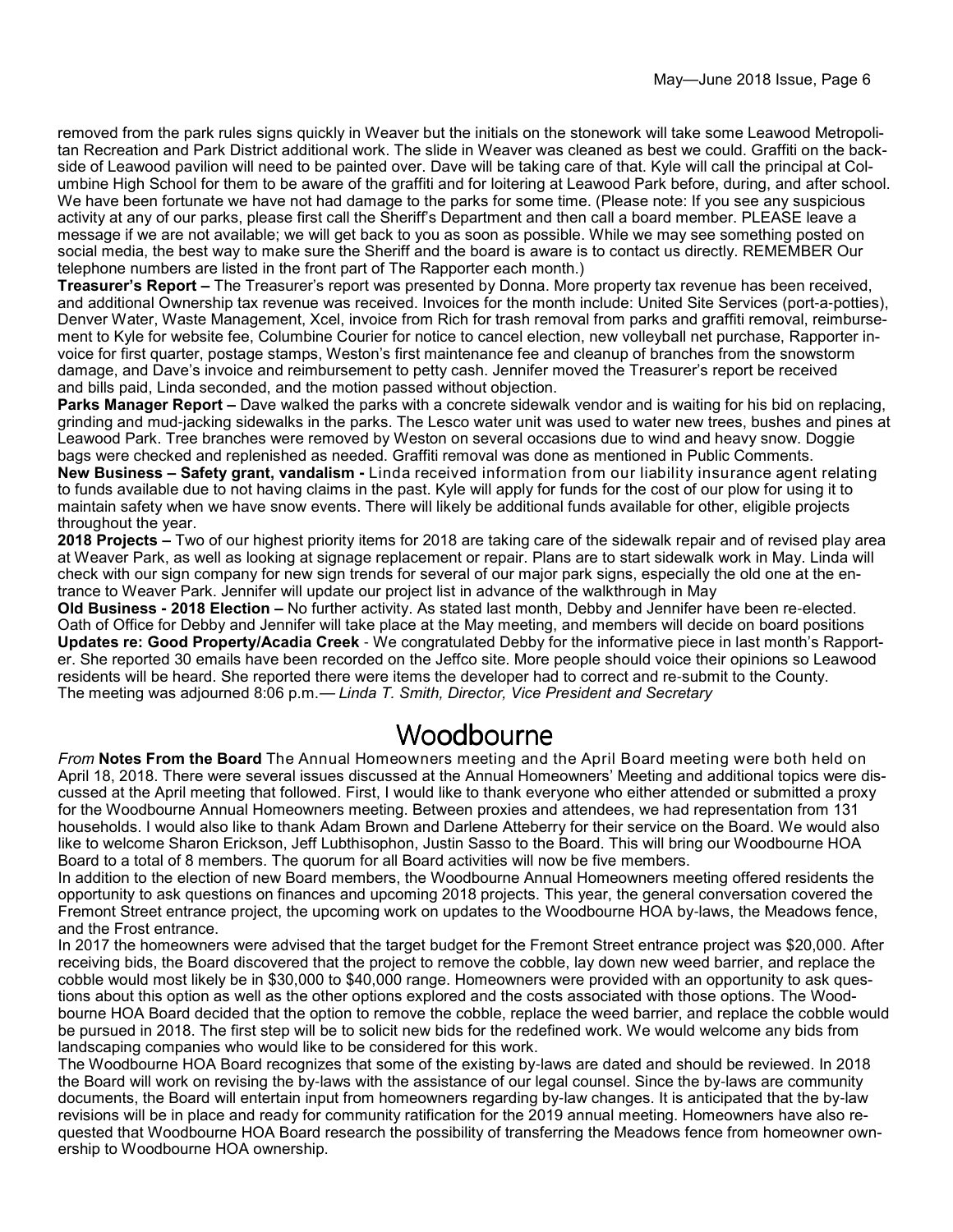Homeowners have also requested that the Board explore making changes to the Frost Street entrance. As these items are discussed and acted on the Board will keep everyone apprised of the actions that are being considered. Finally, we want to remind everyone that the pool will open on Saturday, May 26, 2018. We look forward to seeing everyone then.—*James Meyer, President*

**Changes to Right-of-Way Use and Construction Permit, Policy 8.3.1.** Effective May 1, 2018 the following changes to this policy were implemented by the Transportation & Engineering Division. Refer to the policy for more detail. Large containers, such as roll-off dumpsters, that are temporarily placed in the Right-of-Way will be permitted via a \$50 fee.

Permit bonds may be electronically transmitted in lieu of the original bond in order to expedite permit issuance. The original bond must still be sent to the Division and received within 10 calendar days.

Facility Owners of underground over overhead utilities, telecom / phone / cable lines, or irrigation ditch water pipes, that occupy the right-of-way, are required to comply with County requirements to relocate or remove their lines that interfere with planned County construction projects within a timely manner after notification.

Inspection Fees - New or Updated Fees will apply for Manholes & Vaults, Traffic Control Plan Review, and Notice of Intent (NOI) Field Inspection.

Plans for excavating, boring, or utility potholing in recently paved streets will be prohibited for a period of 2 years, unless for emergency repairs. Contractors planning to make these street cuts in less than the 2-Year moratorium must obtain permission from the Division Director, and will be subject to a higher degree of repairs and asphalt patching requirement. All work permitted in the right-of-way shall incorporate erosion and sediment controls.

#### *From Jeffco Website*

**Senior Law Day —**The Jefferson County District Attorney's Office is hosts its an Annual Senior Law Day, offering educational seminars for seniors and for others who may be facing challenges with their aging parents.

Workshops— 18 valuable workshops include topics such as: End of Life Issues; Identity Theft; Investment Fraud Wills / Trusts; Medicare Issues; Powers-of-Attorney, Conservatorship and Guardianship; Tips for Probate.

Attorneys and representatives from a variety of community resources will be available to answer individual questions. Free 15-minute consultation are available through the Ask-an-Attorney segment.

"Our population is aging and older adults will be facing complicated issues," says District Attorney Peter Weir, "This information can change the quality of life for seniors and their adult children."

**Registration** Registration is \$10 and includes a continental breakfast, lunch, and the new Colorado Senior Law Handbook, a publication of the Colorado Bar Association. Download the 2018 Senior Law Day Registration Form from https://www.jeffco.us/DocumentCenter/View/13181/Senior-Law-Day-2018.

#### **June 2—8 am-1 pm at Jefferson County Administration Building**

**Working Together to Change the Future of Public Health—** During National Public Health Week, JCPH Recognizes Public Health Champions of the Year and Releases 2017 Annual Report

Jefferson County, Colo. — When we look to the future of public health, we see a day when every person has a chance at the best health possible. All parents have the tools they need to raise a healthy family. Healthy foods are available and accessible for everyone, and fewer people are exposed to food-borne illnesses. Parks and neighborhoods are vibrant and safe. And problems like alcohol use and tobacco use are less prevalent among our youth.

To celebrate National Public Health Week (April 2-8, 2018), Jefferson County Public Health (JCPH) recognizes the 2017 Public Health Champions of the Year. These Champions are individuals, groups and organizations across many communities and sectors who are helping achieve the best health possible for everyone in Jefferson County — even though public health isn't their primary profession.

"To achieve the best health possible, we must look beyond the surface and tackle the underlying causes of poor health and disease risk," said Dr. Mark B. Johnson, Executive Director at JCPH. "Those causes are rooted in how and where we live, learn, work and play — and it takes all sectors working together to truly make a difference."

JCPH is pleased to announce the following 2017 Public Health Champions of the Year. Champions were recognized at an award ceremony hosted by JCPH, the Jefferson County Board of Health and the Jefferson County Board of County Commissioners on April 4, 2018.

**Alicia Gross, Founder of Teen MOPS at Faith Bible Chapel, Arvada** As a teen mom, Alicia experienced the importance of a strong support system firsthand. After participating in a support group for teen moms in Denver, Alicia recognized the need for a similar group closer to her community. Alicia soon started her own group, Teen MOPS (Mothers of Preschoolers) at Faith Bible Chapel in Arvada. The group gives young moms an opportunity to meet in a safe, positive environment and engage in discussions on topics important to them — with a goal to help young women raise healthy and thriving children. Teen MOPS at Faith Bible Chapel continues to grow, and many JCPH programs refer young women to the group.

**Four Seasons Farmers and Artisans Market, Wheat Ridge** Four Seasons, owned by Dick and Margaret Barkey and managed by Rosalind May, is a year-round market in Wheat Ridge offering local, healthy foods. In partnership with JCPH, Four Seasons accepts SNAP — the Supplemental Nutrition Assistance Program also known as food stamps — as well as the Double Up Food Bucks program to help SNAP participants get free fruits and vegetables. For many Coloradans, it can be a challenge to afford enough food for the month, let alone afford local, healthy food. Four Seasons created